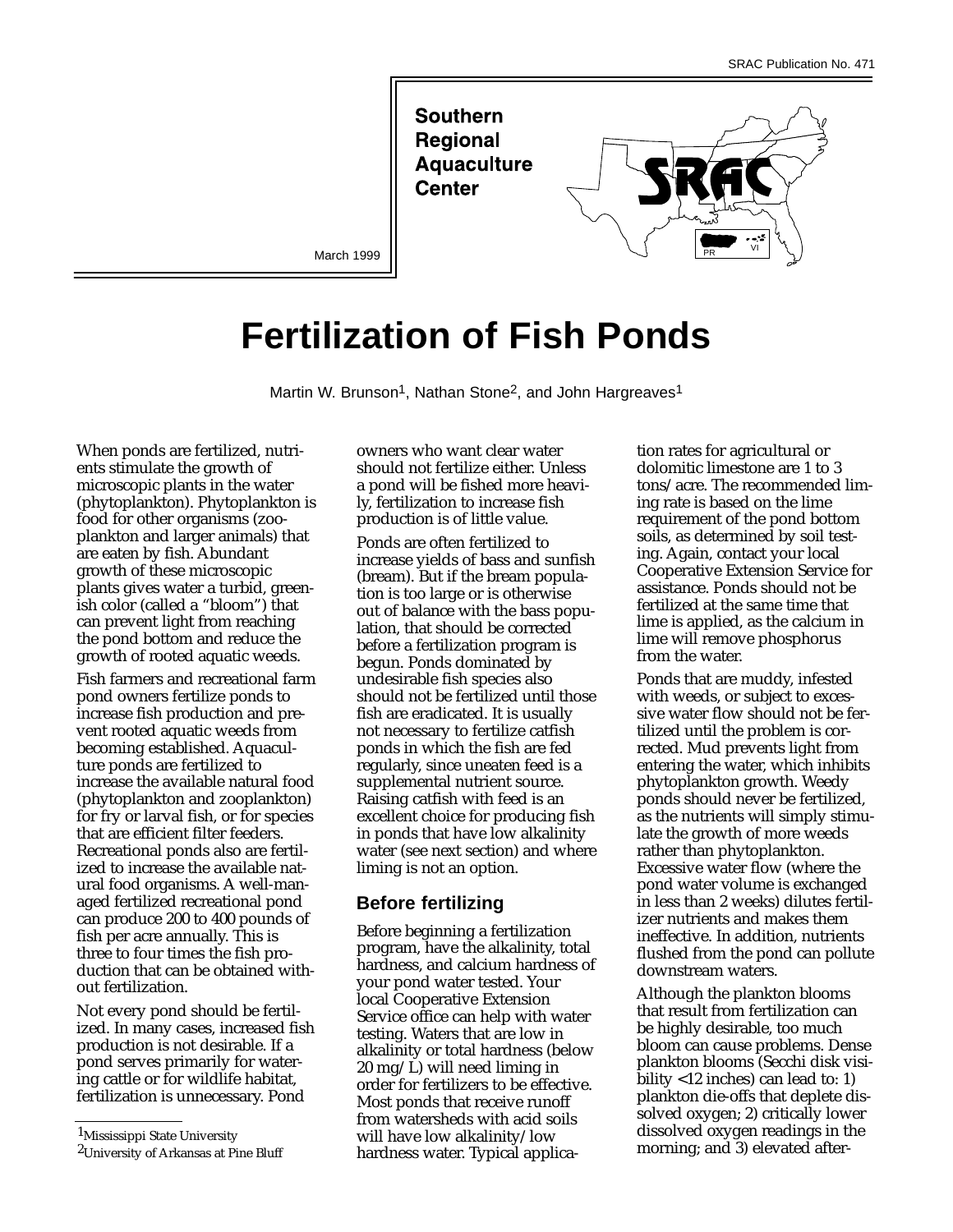noon pH levels which increase the concentration of unionized (toxic) ammonia in the water. All of these conditions can stress fish. In some cases, dense algae blooms even produce toxins. The pond manager should consider these possibilities when considering a fertilization program.

## **Types of fertilizer**

The formulation of a fertilizer tells the percent by weight of nitrogen (N), phosphorus (as  $P_2O_5$ ), and potassium (as  $K_2O$ ) in the fertilizer. For example, an 11-37-0 fertilizer contains 11 percent nitrogen, 37 percent phosphorus (as  $P_2O_5$ ), and 0 percent potassium (as  $K_2O$ ). Phosphorus is the most important nutrient in ponds, but nitrogen and potassium may be needed occasionally. In new ponds, some nitrogen may be beneficial, while potassium is rarely, if ever, needed. Choose a formulation that is high in phosphorus.

Inorganic fertilizer comes in liquid, powdered or granular forms. Liquid fertilizer dissolves the most readily, followed by powdered, then granular forms. Powders are generally more expensive than liquid or granular forms, but are relatively easy to apply.

Time-release fertilizer is now available for pond owners, but it is more expensive. The resin-coated granules slowly release nutrients into the pond water, with the rate of release corresponding to water temperature and water movement. One application of time-release fertilizer in the spring should be sufficient for the entire growing season. If environmental factors cause reduced blooms or bloom die-offs, however, an additional application of a fertilizer with more readily available nutrients may be necessary.

Organic fertilizers, such as cottonseed meal, are used in combination with inorganic fertilizers to prepare larval fish ponds (see SRAC publication 469). Organic materials are generally not recommended for fertilizing recreational farm ponds, as excessive amounts may lower dissolved oxygen to a critical level, possibly killing fish. These fertilizers also can promote the growth of undesirable filamentous algae (commonly known as "pond moss" or "pond scum").

Fertilizers are available through any farm supply dealer. Some are formulated specifically for ponds, but any fertilizer formulation with the appropriate nutrient levels can be used unless the product contains other ingredients that may

be harmful to fish or other aquatic organisms. For example, do not use fertilizers intended for lawn or turf application that contain either herbicides or insecticides.

### **Applying fertilizer**

Table 1 gives suggested fertilization rates for ponds based on water calcium hardness and type of fertilizer. Some phosphorus applied in fertilizers can be removed by calcium before it is taken up by plankton. This becomes a greater problem as hardness increases. For subsequent applications, rates should be adjusted based on the response of the individual pond. For example, ponds that receive runoff from active pastures are likely to require less fertilizer because nutrients enter the water from the surrounding watershed.

Applying fertilizer increases the risk of low dissolved oxygen somewhat, although the benefits of fertilizer probably outweigh the risks. Even unfertilized ponds have turnovers or bloom die-offs that lead to low dissolved oxygen. However, excessive fertilization should be avoided as it can produce such a dense bloom that the risk of oxygen depletion increases greatly. Allow at least 1 week (preferably 2) between fertilizer

| <b>Fertilizer</b> |                                                 | Water Calcium Hardness <sup>2</sup> |                                          |                                        |
|-------------------|-------------------------------------------------|-------------------------------------|------------------------------------------|----------------------------------------|
| type              | grade                                           | low hardness                        | moderate hardness                        | high hardness                          |
| Liquid:           | $11 - 37 - 0$<br>13-37-0<br>$10 - 34 - 0$       | $1/2-1$ gallon/acre                 | 1-2 gallons/acre                         | 2-4 gallons/acre                       |
| IPowder:          | $12 - 52 - 4$<br>$12 - 49 - 6$<br>$10 - 52 - 0$ | 4-8 pounds/acre                     | 8-16 pounds/acre                         | 16-32 pounds/acre                      |
| IGranular:        | $0 - 46 - 0$<br>$0 - 20 - 0$                    | 4-8 pounds/acre<br>8-16 pounds/acre | 8-16 pounds/acre<br>16-32 pounds/acre    | 16-32 pounds/acre<br>32-64 pounds/acre |
| Time-release:     | $10 - 52 - 0$<br>14-14-14                       | 25 pounds/acre<br>75 pounds/acre    | 30-40 pounds/acre<br>100-125 pounds/acre | 50 pounds/acre<br>150 pounds/acre      |

**Table 1. Suggested fertilization rates (per application). Use this as a starting point and modify for your pond conditions by adding more or less fertilizer per application. 1**

 $1$ If water alkalinity is less than 20 mg/L, lime must be applied before fertilization.

<sup>2</sup> For pond waters with calcium hardness below 50 mg/L, use the low rates. For water with calcium hardness between 50 and 100 mg/L, use the moderate rates. For waters with calcium hardness above 100 mg/L, use the high rates. Most recreational farm ponds will be low in hardness. After the initial application, apply one-half of the recommended rate. It is likely that high hardness waters will require more frequent fertilizer applications to maintain pond blooms.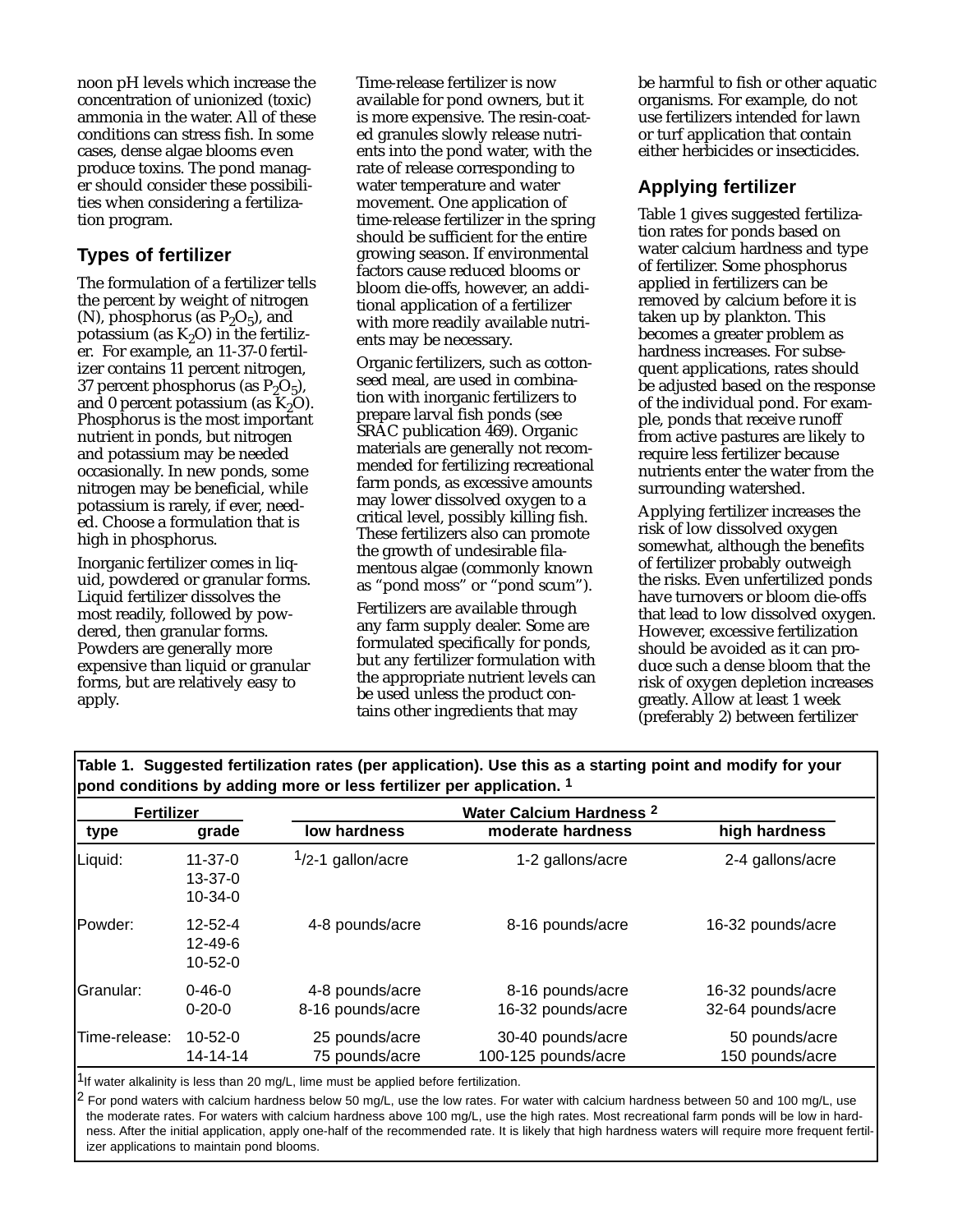applications to evaluate the result of each application. As pond water becomes warmer, the response to a fertilizer application will be stronger and more rapid.

Begin fertilizing in the spring when water temperature stabilizes above 60o F, usually after March 15 in the southeastern United States. Make three applications of fertilizer 2 weeks apart, then make additional applications whenever you can see your hand clearly with your arm underwater at elbow depth. A Secchi disk can be used (Fig. 1) for more consistent evaluations of the density of the pond bloom. Recreational ponds will require additional applications of fertilizer at intervals during the summer months and into the fall. In some cases as many as 10 to 12 applications may be needed during that time, depending upon the weather, rainfall amounts, and water hardness. In ponds where fish are fed a commercial ration, a few fertilizer applications in the spring may be all that is needed to establish a bloom.

Once fertilization is begun, it is important to follow a schedule, monitor the pond, and add fertilizer as needed. Especially in recreational ponds, the increased weight of fish produced as a result of the initial fertilizer applications cannot be sustained without maintaining a good bloom, and fish will lose weight and be in poor condition. Discontinue fertilization for the year when the water temperature drops below  $60^{\circ}$  F in the fall, usually after September 15 in the southeastern United States. Fertilizing ponds during the winter is ineffective, and can lead to excessive growth of undesirable filamentous algae the following spring.

Fertilizers are generally caustic materials. Be careful when applying them to avoid unnecessary exposure, and clean equipment thoroughly after each application. Always read and follow label directions for the product that you are applying. Protective eyewear and clothing are advisable when handling any fertilizer.

Methods for applying fertilizers vary with the form of the product. Mix one part liquid fertilizer with five to ten parts water and splash or spray over as much of the pond surface as is practical. Dilution is essential because liquid formulations are more dense than water and will sink to the bottom and become lost in the soils if not prediluted. In larger ponds, diluted fertilizer can be poured into the prop wash of a boat as it is driven around the pond. Broadcast powdered fertilizers over as much of the pond surface as is practical. Powders are highly water soluble and most of the fertilizer will dissolve before reaching the pond bottom.

Granular fertilizers, such as triple super-phosphate (0-46-0), are the least desirable choice for pond fertilization when a rapid bloom is needed because they dissolve slowly and sink rapidly to the pond bottom if they are broadcast. However, triple super-phosphate is also one of the least expensive pond fertilizers, and can be used with great success in recreational fish ponds. If a granular fertilizer is used, it must be applied in a manner that avoids soil contact. Granular fertilizers should not be broadcast onto a pond. Granules can be poured onto an adjustable platform maintained at a depth of 4 to 12 inches below the water

surface. One properly placed platform will serve for a pond up to 5 to 6 acres. Although the design of a platform is not critical, and many shapes and configurations can be used, platform construction and placement can be difficult in existing ponds. Alternatively, fertilizer bags can be slit on the larger, flat side in an "x" fashion, corner to corner, so that one side of the bag can be removed. The bags can be slit before they are placed in shallow water, or placed in shallow water and then slit to reduce spillage. Controlled release granules also must be kept from contact with the mud and should be applied in the same manner as other granular fertilizers.

#### **Troubleshooting**

Individual ponds respond differently to identical fertilizer application schedules. The recommendations in Table 1 are suggested rates only. The number and frequency of applications necessary to obtain a satisfactory bloom will vary from pond to pond. In some situations fertilization is not effective. Those situations, and the corrective actions, are listed below.

If, after repeated applications, no bloom results, contact your local Cooperative Extension Service office for assistance.

| <b>Situation</b>                                                               | <b>Corrective Action</b>                                                                                        |  |
|--------------------------------------------------------------------------------|-----------------------------------------------------------------------------------------------------------------|--|
| Water flow to pond is such that<br>water is exchanged in less than<br>2 weeks. | Divert runoff or stream around<br>pond.                                                                         |  |
| Pond is excessively muddy (turbid).                                            | See SRAC publication 460 for<br>methods of controlling turbidity.                                               |  |
| Pond is heavily infested with<br>aquatic weeds.                                | Control weeds mechanically,<br>biologically or chemically. See<br>SRAC publications 360 and 361<br>for details. |  |
| Alkalinity of the water is low<br>$(<$ 20 mg/L as CaCO <sub>3</sub> ).         | Lime the pond. Contact your county<br>Extension office for assistance.                                          |  |
| Water temperature is $< 60^{\circ}$ F.                                         | Wait until the water warms before<br>applying fertilizer.                                                       |  |
| Pond is heavily shaded by<br>surrounding trees.                                | Clear overhanging vegetation from<br>the shoreline.                                                             |  |